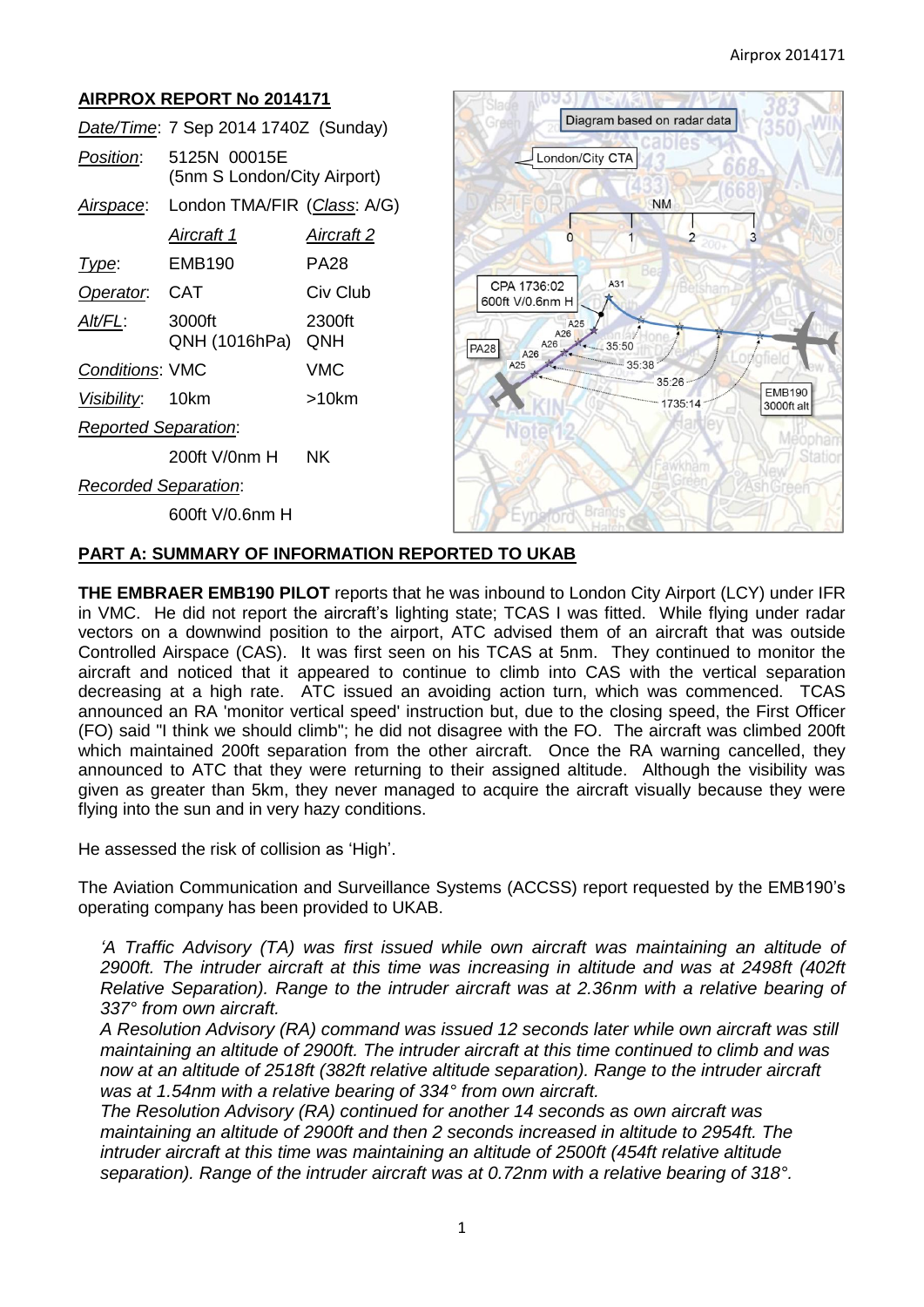*The Resolution Advisory (RA) was discontinued 4 seconds later as own aircraft was increasing in altitude to 2972ft. The intruder aircraft at this time was decreasing in altitude to 2438ft (534ft relative altitude separation). Range of the intruder aircraft was at 0.63 NM with a relative bearing of 0°.*

*The crew reacted to ATC instructions just before a TCAS monitor RA was issued. From the Safety report the crew reports the intruder aircraft got to 200ft below and still climbing.* 

*The closest point of approach occurred when the intruder aircraft increased in altitude to 2500ft (400ft relative altitude separation from own aircraft) at a range of 0.72 NM from own aircraft with a relative bearing of 321°. Own aircraft at this time was maintaining an altitude of 2900ft.'*

**THE PA28 PILOT** reports that he was on a VFR cross-country flight in VMC. Navigation lights and a rotating beacon were illuminated; SSR Modes C and S were selected. ACAS was not fitted. The first he heard about the Airprox was an email dated 21st September (two weeks after the event). He said that he completed the Airprox form with what he could recollect, bearing in mind that the incident occurred two weeks before the email and, consequently, some replies were from memory. He was in receipt of a Basic Service from Biggin Hill. He transited overhead Biggin Hill at 2300ft QNH on the squawk provided by Biggin. His heading was 060°. After passing Swanley, Biggin transferred him to Southend Approach who instructed him to squawk 4575 (he thought). He recalled that he routed southeast of Swanley and east of Dartford Bridge maintaining heading and altitude. He did not sight the EMB190.

**THE LCY DIRECTOR** reports that he was mentoring a new trainee on the sector. At approximately 1736 he noticed a 7000 squawk northeast bound in the vicinity of ALKIN, indicating 2500ft. Controlled Airspace Infringement Tool (CAIT) was not indicating an entry into CAS by this unknown aircraft. The EMB190 was to the east of this contact, at 3000ft, tracking westbound. He passed Traffic Information to the pilot of the EMB190 on the unknown, stating that it was outside CAS. As the EMB190 came within 4nm of the 7000, the 7000 aircraft appeared to climb to 2600ft indicated and activated CAIT [its squawk would be seen coloured magenta]. He immediately issued the EMB190's pilot with an avoiding action turn onto north and updated the Traffic Information. He shouted over to the Thames Co-ordinator to stop departures. Shortly after the avoiding action, the pilot of the EMB190 reported a TCAS RA climb. The aircraft squawking 7000 was then seen to descend to 2400ft and put on a Southend Approach squawk. Southend were contacted by the Group Supervisor and the aircraft's details were obtained, together with verification of the Mode C. The Southend QNH 1015hPa was passed for the validation of Mode C.

### **Factual Background**

The LCY weather was:

EGLC 071720Z 04004KT 010V070 9999 FEW040 20/11 Q1015= EGLC 071750Z 02004KT 350V050 9999 SCT040 20/10 Q1016=

#### **Analysis and Investigation**

### **CAA ATSI**

ATSI had access to reports from both pilots and the LTC controller together with area radar recordings and RTF and transcripts of the City Director and Southend Radar frequencies.

An Airprox was reported between an EMB190 and a PA28 in the London TMA (Class A airspace), 8nm southeast of LCY when the Mode C of the PA28 indicated 2600ft as the EMB190 was maintaining 3000ft tracking westbound towards the PA28. The EMB190 pilot was operating under IFR on a flight inbound to LCY and was in receipt of a Radar Control Service from the LTC City Director. The PA28 pilot was operating under VFR on a cross-country flight to Southend and was in receipt of a Basic Service from Biggin Hill.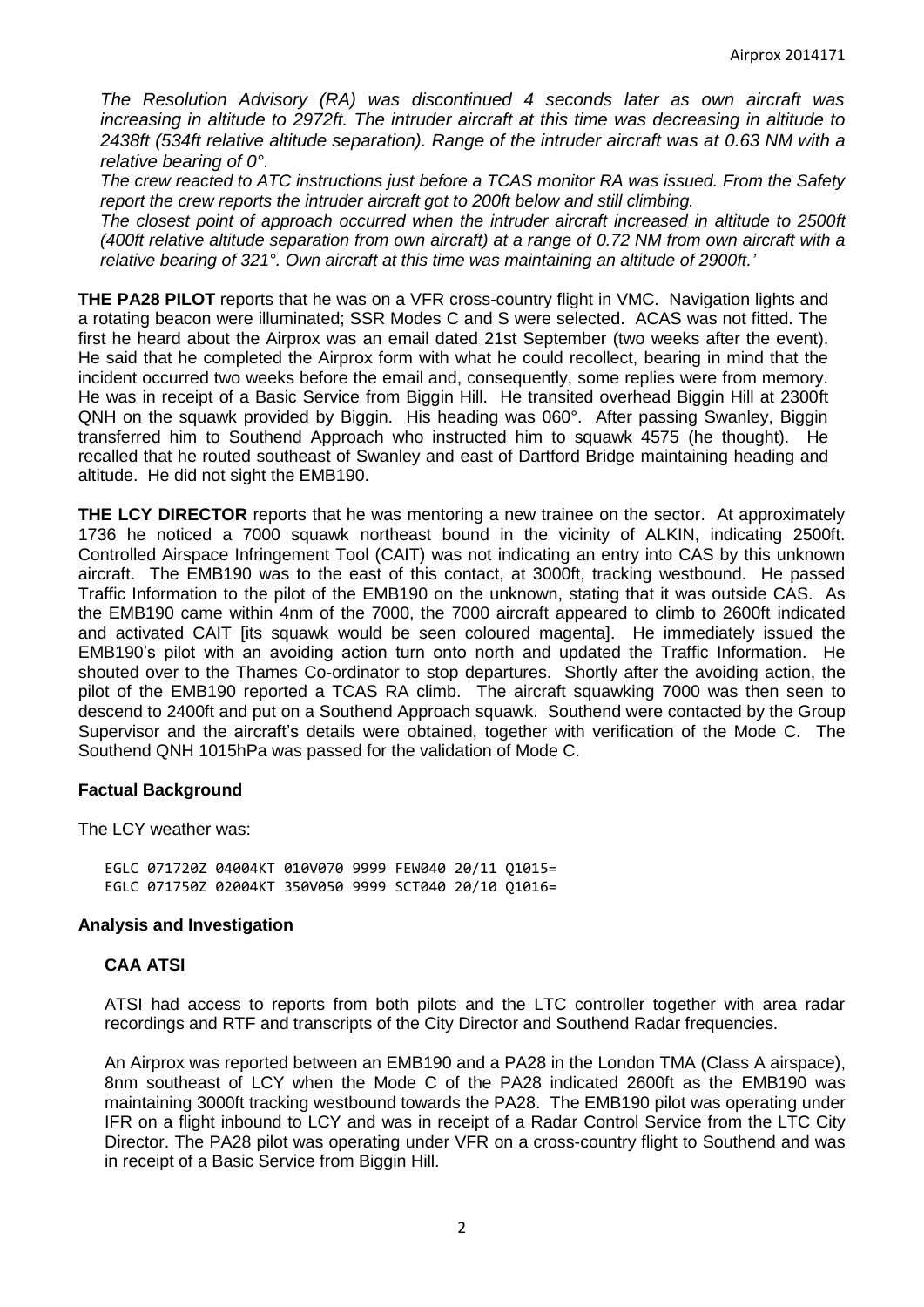At 1734:25, the EMB190 pilot contacted City Director, maintaining 3000ft on a westerly track. The PA28 was 7.5nm west-southwest of the EMB190, squawking 7000 and indicating 2400ft (unverified) (Figure 1). The City Director informed the EMB190 pilot that he was number three in traffic with 28nm to run.



At 1735:00, the PA28 pilot reported to Southend that he was at 2400ft on 1016hPa. The area radar recordings showed the PA28 indicating 2500ft. At 1735:10, the City Director informed the EMB190 pilot of "*traffic eleven o'clock range three and a half miles crossing er left to right indicating altitude two thousand five hundred feet, he is outside controlled airspace*." (Figure 2). This was acknowledged by the crew of the EMB190.





At 1735:32, the City Director gave avoiding action to the EMB190 pilot as "[EMB190 C/S] *avoiding action turn right immediately heading three six zero degrees, that traffic's entered controlled airspace showing two thousand six hundred feet, southwest of you by two miles*." (Figure 3). The EMB190 pilot reported being in the turn.



Figure 3

At 1735:53, the EMB190 pilot reported a TCAS RA. (Figure 4).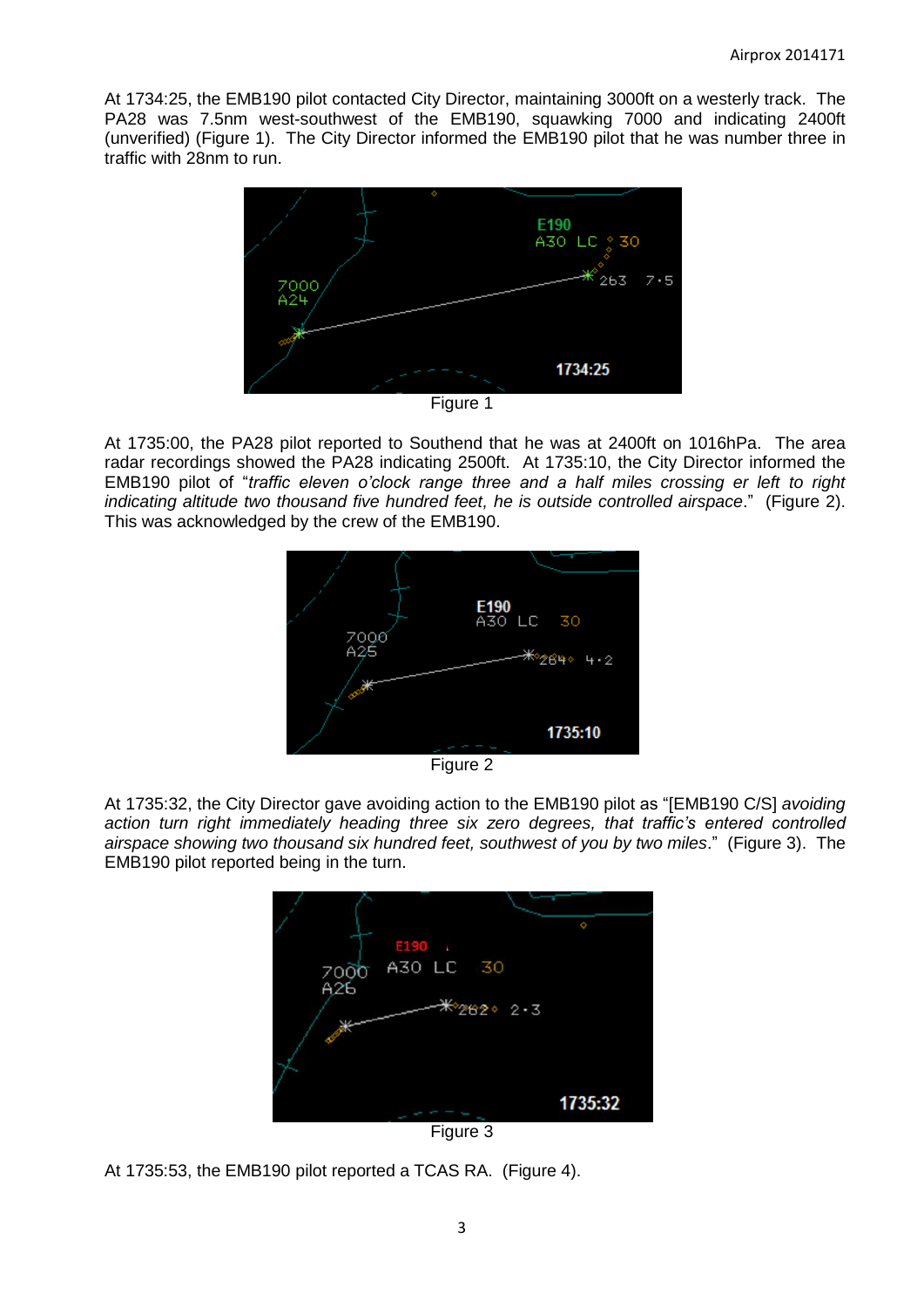

Figure 4

CPA occurred at 1736:00, when the aircraft were 0.6nm apart horizontally; the EMB190 at 3100ft and the PA28 indicating 2500ft. (Figure 5).



Figure 5

The EMB190 pilot reported clear of conflict and descending to 3000ft at 1736:12. The Mode C of the PA28 was not verified until 1736:35 after Southend requested a level report from the pilot of the PA28.

An aircraft can be considered to be at an assigned level when the Mode C readout indicates 200ft or less from that level. When the Mode C of the PA28 was 2600ft it was unverified. The PA28 pilot had previously reported at 2400ft to Southend. The accuracy of transmission of Mode C information is dependent on various issues which the 200ft tolerance is designed to account for. It is therefore difficult to know if the PA28 infringed CAS but the pilot reported being at 2400ft shortly before the incident. The City Director could not be certain whether or not the PA28 was infringing CAS and took appropriate avoiding action with the EMB190.

### **UKAB Secretariat**

CAP 493 (Manual of Air Traffic Services Part 1) Section 1, Chapter 6, Page 17 and Chapter 7, Page 5 state:

'A position symbol which cannot be associated with an aircraft known by the controller to be operating within the airspace concerned shall be considered to represent an unknown aircraft.

The action to be taken by controllers when they observe an unknown aircraft, which they consider to be in unsafe proximity to traffic under their control, in various types of airspace is as follows: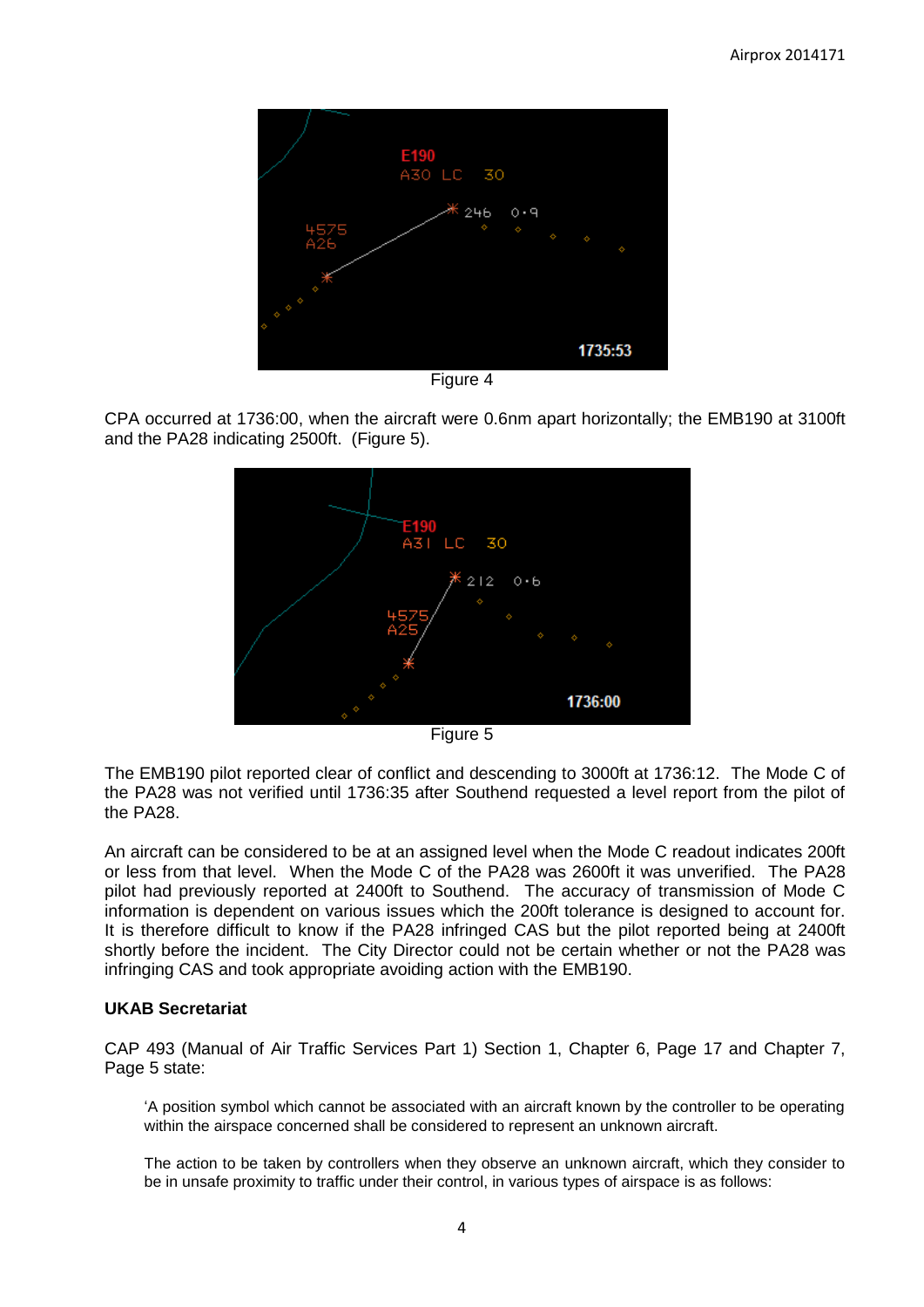Class A: If radar derived, or other information, indicates that an aircraft is making an unauthorised penetration of the airspace, is lost, or has experienced radio failure: IFR flights shall be given avoiding action and traffic information shall be passed.

When avoiding action is issued to an IFR aircraft under a Radar Control Service, controllers must seek to achieve the required minima and pilots must comply with the instructions given. It is recognised that it may not always be possible for controllers to achieve the required separation minima against unknown traffic infringing controlled airspace due to the potential for their sudden appearance and/or unpredictable manoeuvres; however, controllers shall apply all reasonable endeavours.

Except when aircraft are leaving controlled airspace by descent, controllers should not normally allocate a level to an aircraft which provides less than 500 feet vertical separation above the base of a control area or airway. This will provide some vertical separation from aircraft operating beneath the base of controlled airspace.'

#### **Summary**

 $\overline{\phantom{a}}$ 

The Airprox was reported by the EMB190 pilot, who was inside Class A airspace at 3000ft (base 2500ft), against a PA28 that was operating outside CAS reportedly at 2400ft but whose SSR height readout displayed 2600ft. The City Director complied with CAP 493 procedures by issuing an avoiding action turn to the EMB190 pilot when he observed the Mode C of the PA28 indicate 2600ft. The EMB190 pilot subsequently received a TCAS RA for a short period.

### **PART B: SUMMARY OF THE BOARD'S DISCUSSIONS**

Information available included reports from both pilots and the controller concerned, area radar and RTF recordings and reports from the appropriate ATC and operating authorities.

The Board commended the actions of the London City Director. They noted that he had been appropriately aware of a possible infringement of CAS by an unknown aircraft (the PA28) and had issued timely Traffic Information to the EMB190 pilot. When his radar display indicated that the PA28 had climbed into the Class A airspace of the London TMA, he immediately issued the EMB190 pilot with Traffic Information and an avoiding action turn away from the PA28. This complied with the action stated in CAP 493 regarding radar derived information indicating that an aircraft has made an unauthorised penetration of Class A airspace.

The Board then discussed the actions of the EMB190 pilot. It was noted that after ATC had issued an avoiding action turn the pilot received a TCAS RA to 'monitor vertical speed'. Due to the closing rate with the other aircraft the pilot reported that he climbed 200ft above his cleared altitude. Airline Pilot members were surprised that the pilot had decided to climb having received a 'monitor vertical speed' RA when, in their opinion, Standard Operating Procedures would not have allowed this action<sup>1</sup>. Civil Area ATC members also commented that any climb above a cleared level within the busy airspace of the London TMA could lead to a domino effect on other traffic. Radar recordings show that the EMB190 climbed 100ft above its cleared altitude.

The Board noted the comments made in the ATSI report concerning the 200ft tolerance of an SSR Mode C readout. The PA28's SSR return showed 2600ft (unverified) just after the pilot had reported at 2400ft. They agreed that it was therefore not possible to positively ascertain whether or not the PA28 did enter CAS. Notwithstanding, on the assumption that the PA28 pilot did not enter CAS, they opined that this served as a salutary reminder to pilots flying VFR under controlled airspace that they should apply a margin of at least 200ft height separation if possible in order to avoid such

<sup>&</sup>lt;sup>1</sup> A Eurocontrol Safety Reminder Message, dated 25th May 2007 (modified on 19th September 2010) titled

<sup>&#</sup>x27;Misinterpretation of TCAS RA Aural Annunciation Messages' stated that: 'Monitor Vertical Speed' RAs always require the pilot to avoid the vertical speeds prohibited on the RA display. Typically, a 'Monitor Vertical Speed' RA does not require a change in vertical speed.